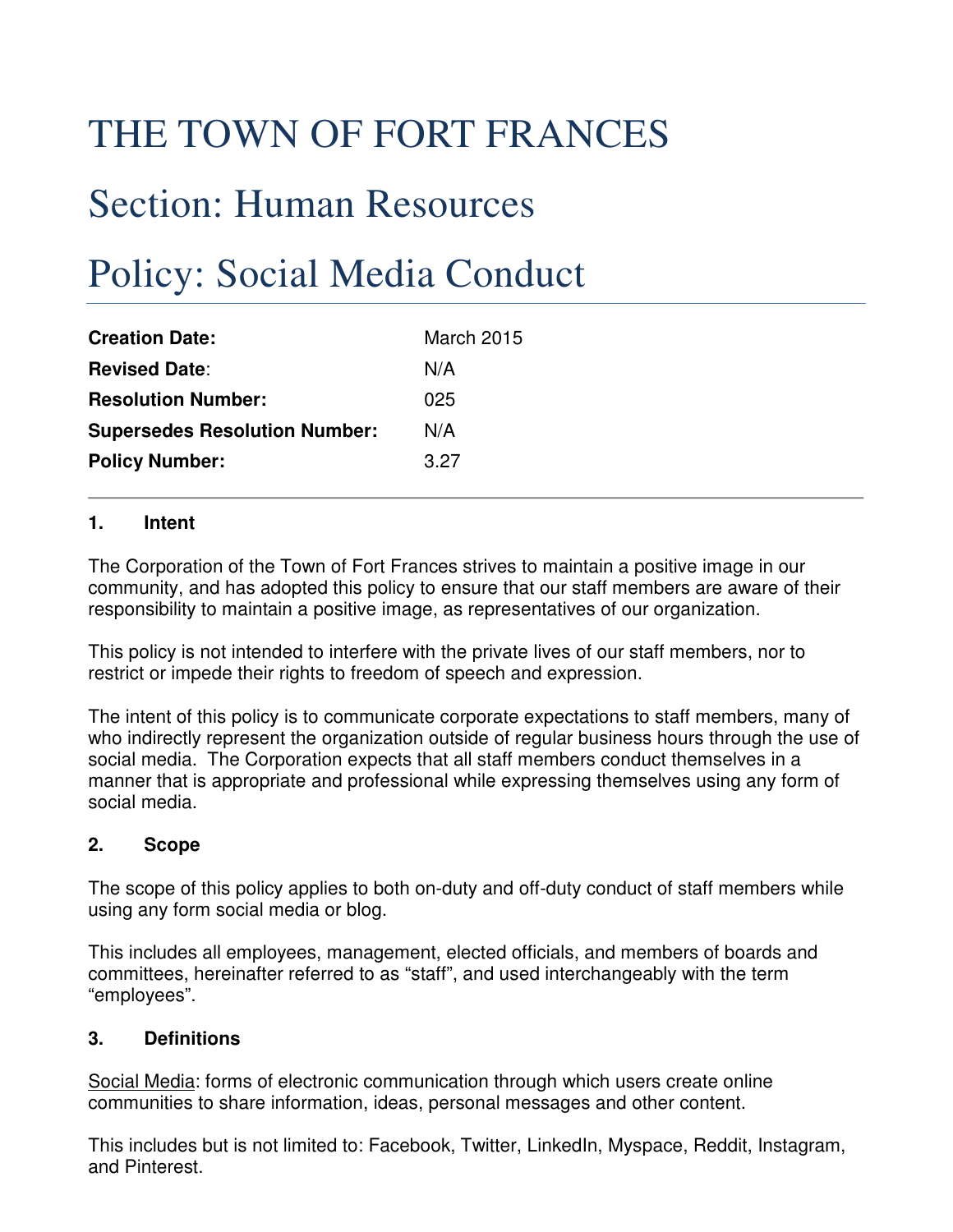Blog: a Web site that contains online personal reflections, comments, and often hyperlinks provided by the writer.

The scope of this policy is all encompassing, and it will expand naturally as social media evolves. As such, it will not require revision to include forms of electronic communication that may not be listed, developed, or used at the time of its inception.

#### **4. General Guidelines**

Staff of the Town of Fort Frances who maintain personal social media pages or accounts are required to comply with the following guidelines as they relate to their association with the Town of Fort Frances.

Due to the public nature of commentary involving social media, staff should assume that there is potential for virtually worldwide access to statements made using social media. Regardless of the size of one's social network or their individual privacy settings, it is assumed that statements made on social media lie within the public domain.

As such, employees will be held accountable for what they write or post on social media or other Internet pages regarding the Corporation of the Town of Fort Frances. This includes both on-duty and off-duty conduct on social media and other Internet pages.

**Inflammatory comments, including unprofessional; defamatory; or disparaging remarks made about the organization or its employees, management, elected officials, customers, competitors, partners, or vendors may result in disciplinary action, up to and including termination of your employment.** 

Employees are therefore expected to follow the guidelines herein when making posts or comments using social media, whether publicly or privately; regardless of whether they are on-duty or off-duty.

1. Employees are expected to conduct themselves professionally both on-duty and off-duty. Where a staff member associates the Corporation of the Town of Fort Frances as their employer, the materials associated with their social media profile may reflect on the company. Unprofessional comments, photographs, links, etc. must be avoided if such association is made to their social networks, regardless of one's privacy settings.

It is expected that employees who choose to make this association will conduct themselves in a professional manner. If unwilling to do so, employees should refrain from listing the Town of Fort Frances as their employer on their social media profiles.

- 2. Posts involving the following will not be tolerated and will subject the individual to discipline:
	- a) Proprietary and confidential company information;
	- b) Discriminatory statements or sexual innuendos regarding co-workers, management, elected officials, customers, competitors, partners, or vendors;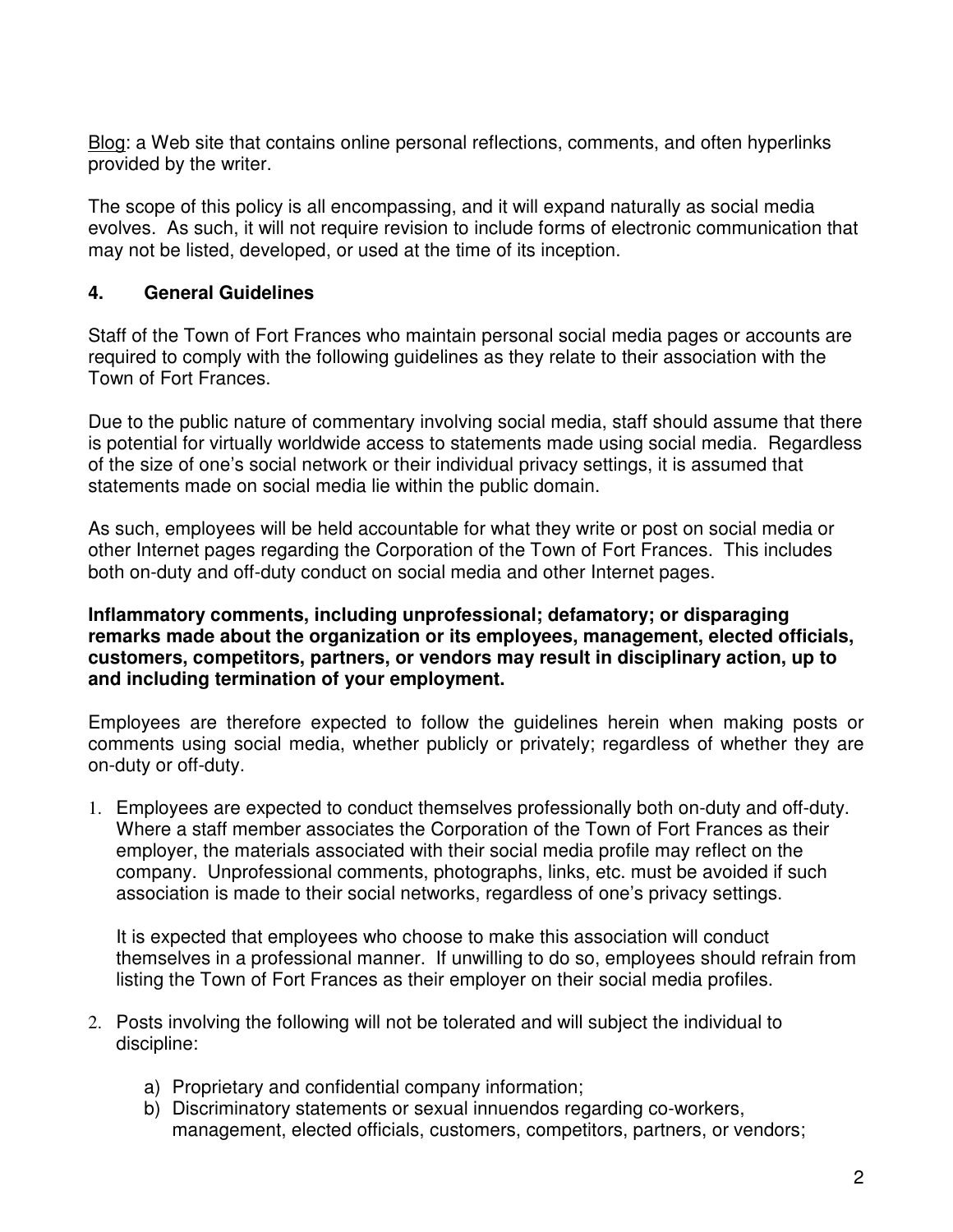- c) Defamatory statements regarding the company, its employees, management, elected officials, customers, competitors, partners, or vendors;
- d) Any discrimination, including but not limited to:
	- $Aq$ e
	- **Ancestry, colour, race**
	- **Citizenship**
	- **Ethnic origin**
	- Place of origin
	- Creed
	- **Disability**
	- **Family status**
	- **Marital status (including single status)**
	- **Gender identity, gender expression**
	- Record of offences
	- Sex
	- **Sexual orientation**
- 3. Town of Fort Frances employees who use social media are prohibited from disseminating any private organizational information therein, or any negative comments regarding the organization.
- 4. Town of Fort Frances employees are prohibited from communicating on behalf of the organization, releasing confidential information, releasing news, or communicating as a representative of the organization without prior authorization to act as a designated Town of Fort Frances representative.
- 5. Use of personal social media may not conflict with any existing policies of the Town of Fort Frances. This includes (but is not limited to) the Employee Conduct, Employee Confidentiality, Media Communication, and Internet/Email Acceptable Use Policies.
- 6. In the absence of prior authorization granted by management, employees are prohibited from using social media on Town of Fort Frances computers and networks. Employees who use social media on their own electronic devices and using networks independent of those of the Town of Fort Frances should limit its use to all official breaks (i.e. meal breaks & coffee breaks).
- 7. The use of social media should not have a negative impact on workplace productivity or efficiency. As Internet access on Town of Fort Frances networks is monitored, please be advised that excessive use of social media for personal reasons is a misappropriation of company time and resources, and may be subject to disciplinary action.
- 8. Company policies governing the use of copyrighted materials, corporate logos and other forms of branding and identity apply to electronic communications.
- 9. Employees are prohibited from using protected materials of the Corporation of the Town of Fort Frances without prior express written permission. This includes copyrighted material, branding and corporate logos.